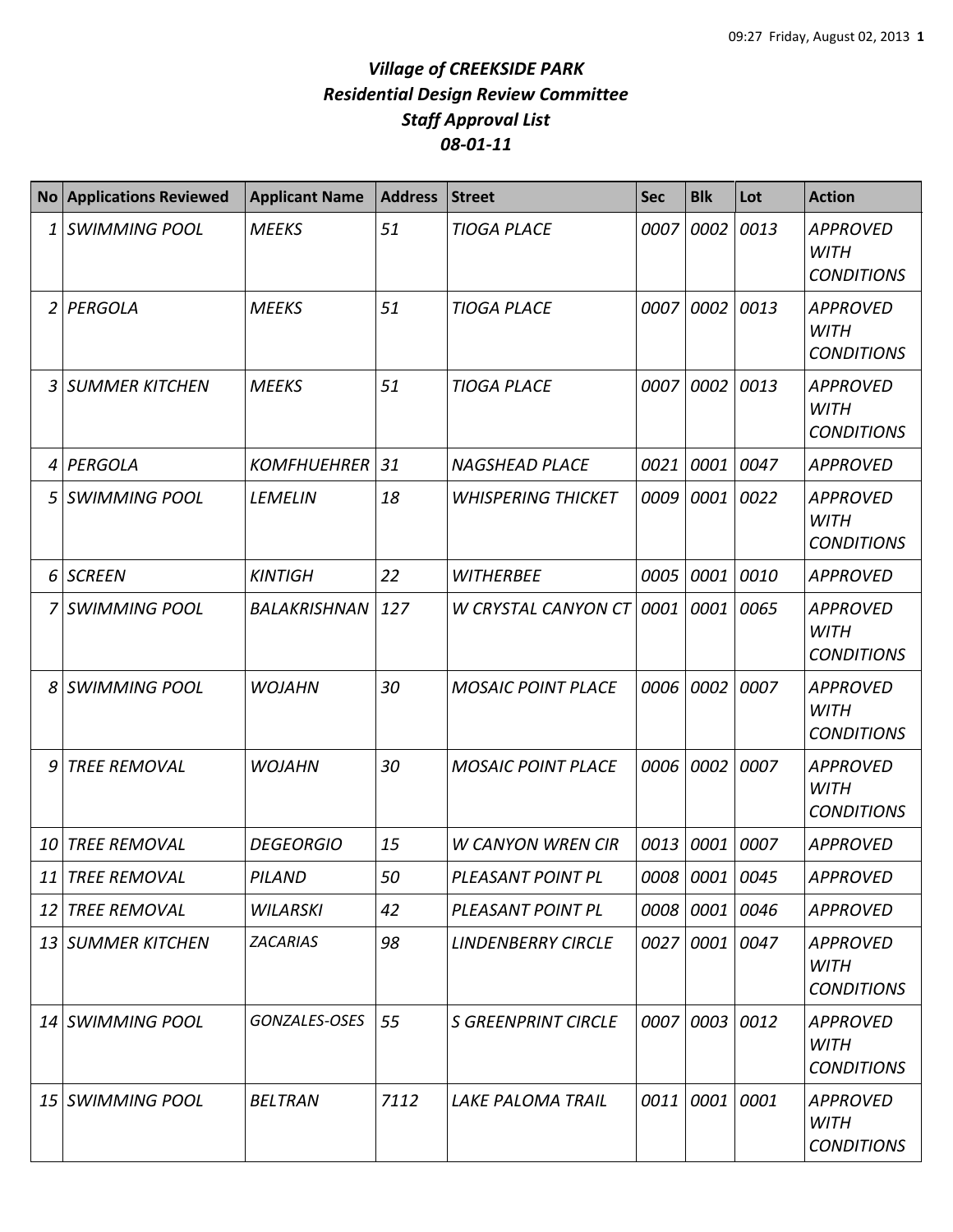## *Village of CREEKSIDE PARK Residential Design Review Committee Staff Approval List 08-01-11*

| <b>No</b> | <b>Applications Reviewed</b> | <b>Applicant Name</b>         | <b>Address</b> | <b>Street</b>              | <b>Sec</b> | <b>Blk</b>     | Lot             | <b>Action</b>                                       |
|-----------|------------------------------|-------------------------------|----------------|----------------------------|------------|----------------|-----------------|-----------------------------------------------------|
|           | 16 PERGOLA                   | <b>FISHER</b>                 | 19             | <b>RANCHERS TRAIL</b>      | 0024       | 0001           | 0026            | <b>APPROVED</b><br><b>WITH</b><br><b>CONDITIONS</b> |
|           | 17 SWIMMING POOL             | <b>FAIRLEY</b>                | 7012           | <b>LAKE PALOMA TRAIL</b>   |            |                | 0010 0001 0013R | <b>APPROVED</b><br><b>WITH</b><br><b>CONDITIONS</b> |
|           | 18 FENCE                     | <b>FAIRLEY</b>                | 7012           | <b>LAKE PALOMA TRAIL</b>   |            | 0010 0001      | 0013R           | <b>APPROVED</b><br><b>WITH</b><br><b>CONDITIONS</b> |
|           | 19 FENCE STAIN               | <b>GAMMA</b><br>SOLUTIONS LLC | 7412           | <b>LAKE PALOMA TRAIL</b>   | 0011       | 0002           | 0015            | <b>APPROVED</b>                                     |
|           | 20 SWIMMING POOL             | <b>TRAHAN</b>                 | 15             | <b>HEBBURN COURT</b>       | 0003       | 0003           | 0023            | <b>APPROVED</b><br><b>WITH</b><br><b>CONDITONS</b>  |
|           | 21 SWIMMING POOL             | <b>CHENTNIK</b>               | 22             | <b>MARISCAL PLACE</b>      | 0010       | 0003 0031      |                 | <b>APPROVED</b><br><b>WITH</b><br><b>CONDITIONS</b> |
|           | 22 SUMMER KITCHEN            | <b>SCHAEFER</b>               | 14             | <b>HANDBRIDGE PLACE</b>    | 0003       | 0003 0024      |                 | <b>APPROVED</b><br><b>WITH</b><br><b>CONDITIONS</b> |
|           | 23 SWIMMING POOL             | <b>CLARKE</b>                 | $\overline{2}$ | <b>PILOT ROCK PLACE</b>    |            | 0008 0002      | 0024            | <b>APPROVED</b><br><b>WITH</b><br><b>CONDITIONS</b> |
|           | 24 SUMMER KITCHEN            | <b>CLARKE</b>                 | $\overline{2}$ | <b>PILOT ROCK PLACE</b>    | 0008       | 0002           | 0024            | <b>APPROVED</b><br><b>WITH</b><br><b>CONDITIONS</b> |
|           | 25 SWIMMING POOL             | YOUNG                         | 11             | E HULLWOOD CIRCLE          |            | 0002 0001 0045 |                 | <b>APPROVED</b><br><b>WITH</b><br><b>CONDITIONS</b> |
|           | 26 PATIO                     | <b>JOLLY</b>                  | 23             | LITTLE FALLS PLACE         |            | 0005 0001 0040 |                 | <b>APPROVED</b>                                     |
|           | 27 PERGOLA                   | <b>SANDERSON</b>              | 90             | <b>SARROW CANYON CIR</b>   |            | 0003 0001 0032 |                 | <b>APPROVED</b><br><b>WITH</b><br><b>CONDITIONS</b> |
|           | 28 FENCE STAIN               | <b>PETERS</b>                 | 119            | <b>S BEECH SPRINGS CIR</b> |            | 0010 0003 0009 |                 | <b>APPROVED</b>                                     |
|           | $29$ SPA                     | <b>HIEGHINGTON</b>            | 154            | <b>W HERITAGE MILL CIR</b> |            | 0002 0004 0002 |                 | <b>APPROVED</b><br><b>WITH</b><br><b>CONDITIONS</b> |